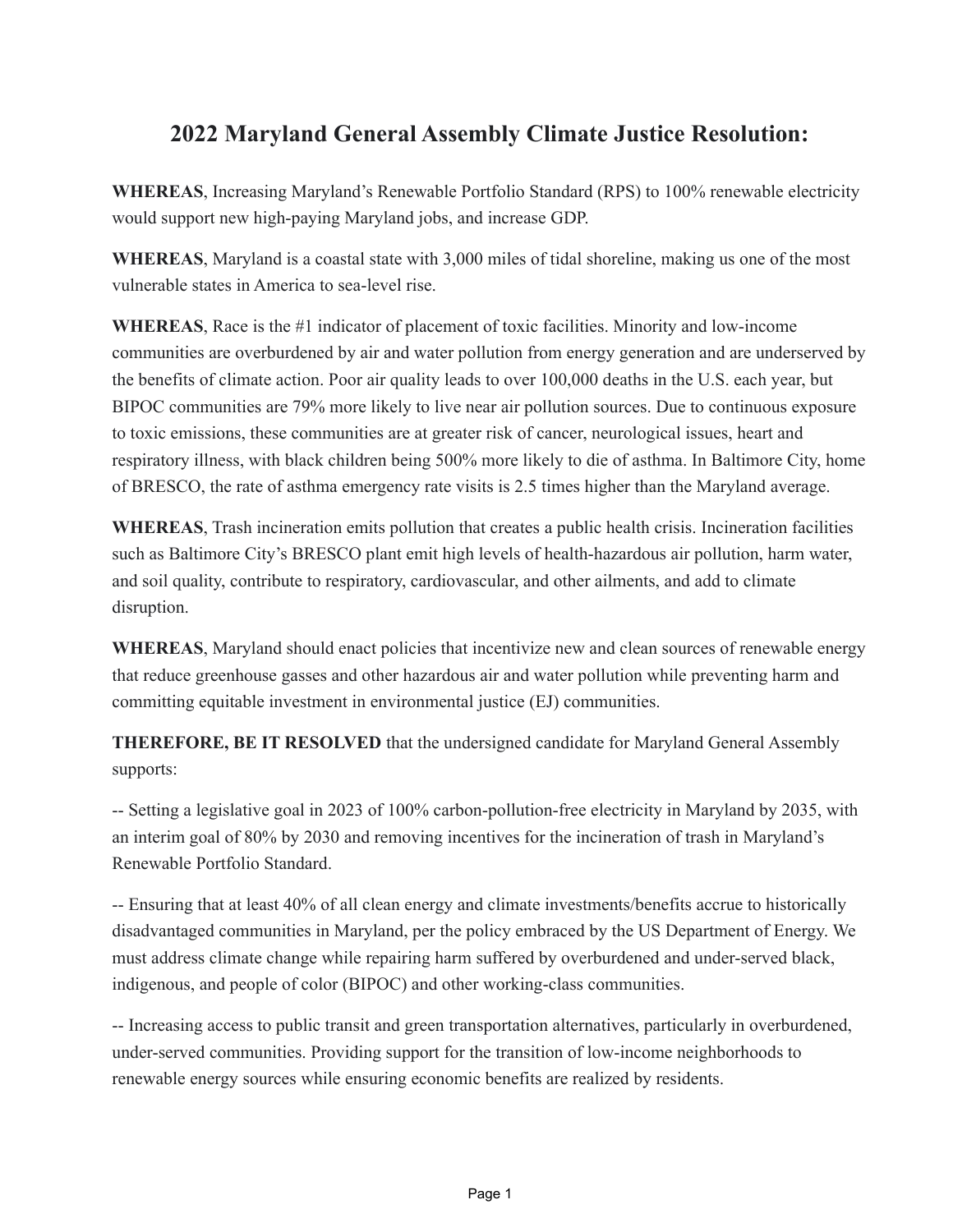– Including prevailing wages and project labor agreements for the construction of utility-scale clean energy projects (5 megawatts or larger). A key component of climate change equity must ensure that jobs in the clean energy economy are good jobs with family-supporting wages, health care, retirement security, and collective bargaining rights, including registered union apprenticeship opportunities.

## **Candidates for Maryland Governor**

| Rushern Baker<br>Peter Franchot<br>Douglas Gansler<br>Ashwani Jain | John B. King<br>Wes Moore<br><b>Tom Perez</b><br>Jerome Segal |
|--------------------------------------------------------------------|---------------------------------------------------------------|
| <b>Candidates for Maryland Attorney General</b>                    |                                                               |
| Anthony Brown                                                      | Katie O'Malley                                                |
|                                                                    |                                                               |

# **Candidates for Maryland Comptroller**

Brooke Lierman

## **Candidates for Maryland State Senate**

| Clarence Lam<br>Pamela Beidle<br>Benjamin Brooks<br>Susan Lee<br>Tamara Davis Brown<br>Mary Ann Lisanti<br>Jill P. Carter<br>Rashad D. Lloyd<br>Adam Alphaeus Cunningham<br>C. Anthony Muse<br>Michael Dreisbach<br>Collins Odongo<br>Cory D. Edwards<br><b>Shawn Demetrious Perry</b><br>Sarah Elfreth<br>Paul G. Pinsky<br>Rou Etienne<br>Jonathan Rosero<br><b>Will Smith</b><br>Brian J. Feldman<br>Dawn D. Gile<br>Max Socol<br>Michele Gregory<br>Jeff Waldstreicher<br>Shelly Hettleman<br>Mary Washington<br>Lawrence Williams<br>Cheryl Kagan<br>Nancy J. King<br>Karen Lewis Young<br><b>Ben Kramer</b><br>Caylin Young | Raaheela Ahmed | Sarah F. Lacey |
|-----------------------------------------------------------------------------------------------------------------------------------------------------------------------------------------------------------------------------------------------------------------------------------------------------------------------------------------------------------------------------------------------------------------------------------------------------------------------------------------------------------------------------------------------------------------------------------------------------------------------------------|----------------|----------------|
|                                                                                                                                                                                                                                                                                                                                                                                                                                                                                                                                                                                                                                   |                |                |
|                                                                                                                                                                                                                                                                                                                                                                                                                                                                                                                                                                                                                                   |                |                |
|                                                                                                                                                                                                                                                                                                                                                                                                                                                                                                                                                                                                                                   |                |                |
|                                                                                                                                                                                                                                                                                                                                                                                                                                                                                                                                                                                                                                   |                |                |
|                                                                                                                                                                                                                                                                                                                                                                                                                                                                                                                                                                                                                                   |                |                |
|                                                                                                                                                                                                                                                                                                                                                                                                                                                                                                                                                                                                                                   |                |                |
|                                                                                                                                                                                                                                                                                                                                                                                                                                                                                                                                                                                                                                   |                |                |
|                                                                                                                                                                                                                                                                                                                                                                                                                                                                                                                                                                                                                                   |                |                |
|                                                                                                                                                                                                                                                                                                                                                                                                                                                                                                                                                                                                                                   |                |                |
|                                                                                                                                                                                                                                                                                                                                                                                                                                                                                                                                                                                                                                   |                |                |
|                                                                                                                                                                                                                                                                                                                                                                                                                                                                                                                                                                                                                                   |                |                |
|                                                                                                                                                                                                                                                                                                                                                                                                                                                                                                                                                                                                                                   |                |                |
|                                                                                                                                                                                                                                                                                                                                                                                                                                                                                                                                                                                                                                   |                |                |
|                                                                                                                                                                                                                                                                                                                                                                                                                                                                                                                                                                                                                                   |                |                |
|                                                                                                                                                                                                                                                                                                                                                                                                                                                                                                                                                                                                                                   |                |                |
|                                                                                                                                                                                                                                                                                                                                                                                                                                                                                                                                                                                                                                   |                |                |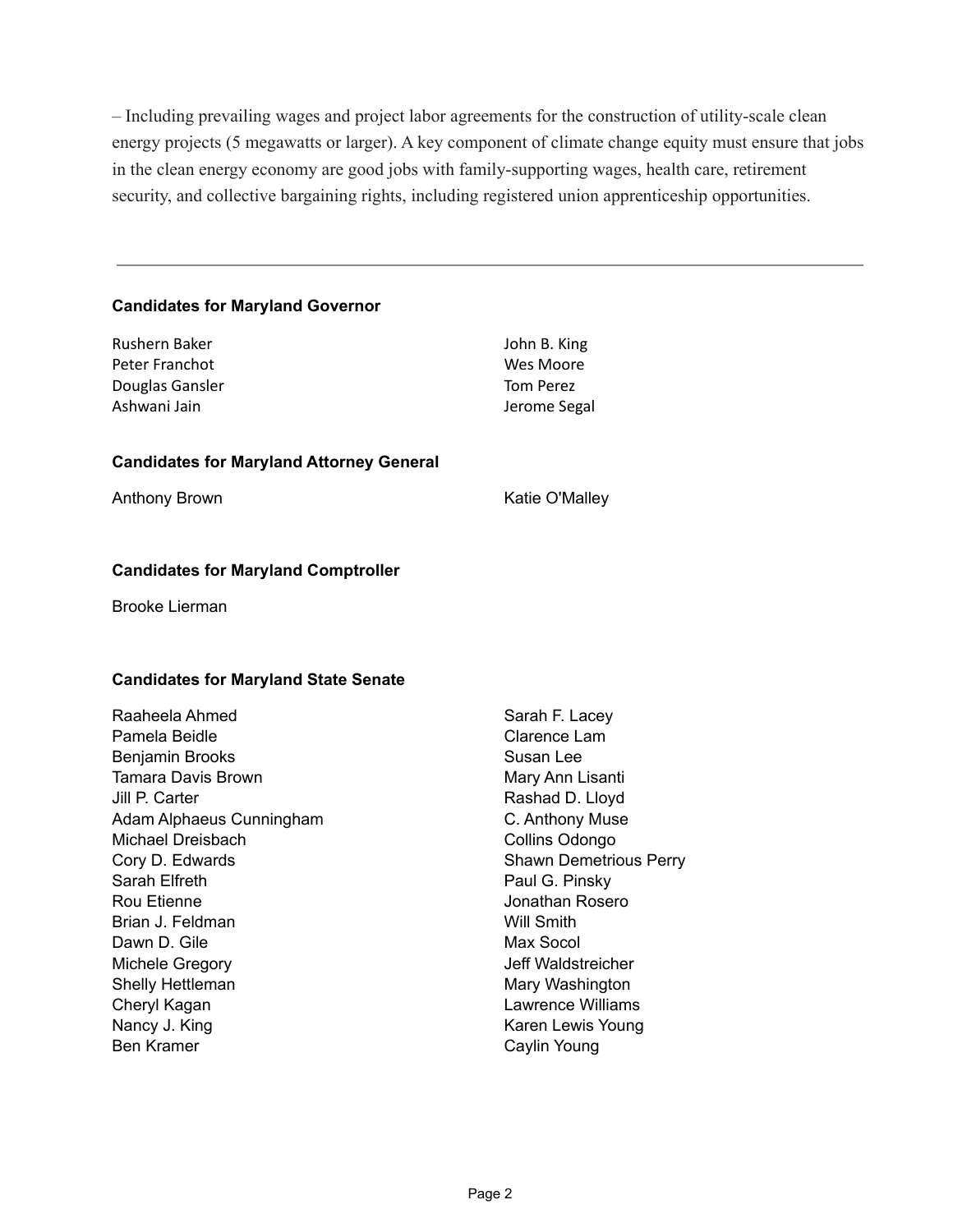#### **Candidates for Maryland House of Delegates:**

Gabriel Acevero Saqib Ali Ruben Amaya Marlon Amprey Vince Andrews Vanessa Atterbeary Ben Barnes Lisa Belcastro Reginald Benbow Sarahia Benn Robert Bird Adrian Boafo Josh Bokee Steven M. Bolen Tony Bridges Renaud Deaundre Brown Jon Cardin Mark Chang Lorig Charkoudian Augusta Christensen Jocelyn Collins Charlotte Crutchfield Bonnie Cullison Patrick Cusack Debra Davis Joe De Maria Valarie Alisha Dove-Swaringer Joshua Dowling Eric Ebersole Mark Edelson Richard Elliott Elizabeth Embry Jessica Feldmark Diana M. Fennell Linda Foley David Fraser-Hidalgo Jeff Garcia Cameron E. Green, Sr. Brooke Grossman Michele Guyton Pam Guzzone Millicent A. Hall Kevin Harris

Andrea Harrison Regg Hatcher, Jr. Anne Healey Carrie R. Hinton Edward Holland Marvin Holmes, Jr. Faye Howell Chiquita Jackson Korey Johnson Andre Johnson, Jr. Angela Jones Rachel Jones Anne Kaiser Aaron M. Kaufman Ariana Kelly Ken Kerr Aisha Khan Paul V. Konka Marc Korman Robbyn Lewis Brooke Lierman Nathaniel Logan Lesley Lopez Sara Love Ashanti Martinez Daniel J. McGinty Sherricka McGrier-Douglas Gillian A. Miller David Moon Becca Niburg Patrick Paschall